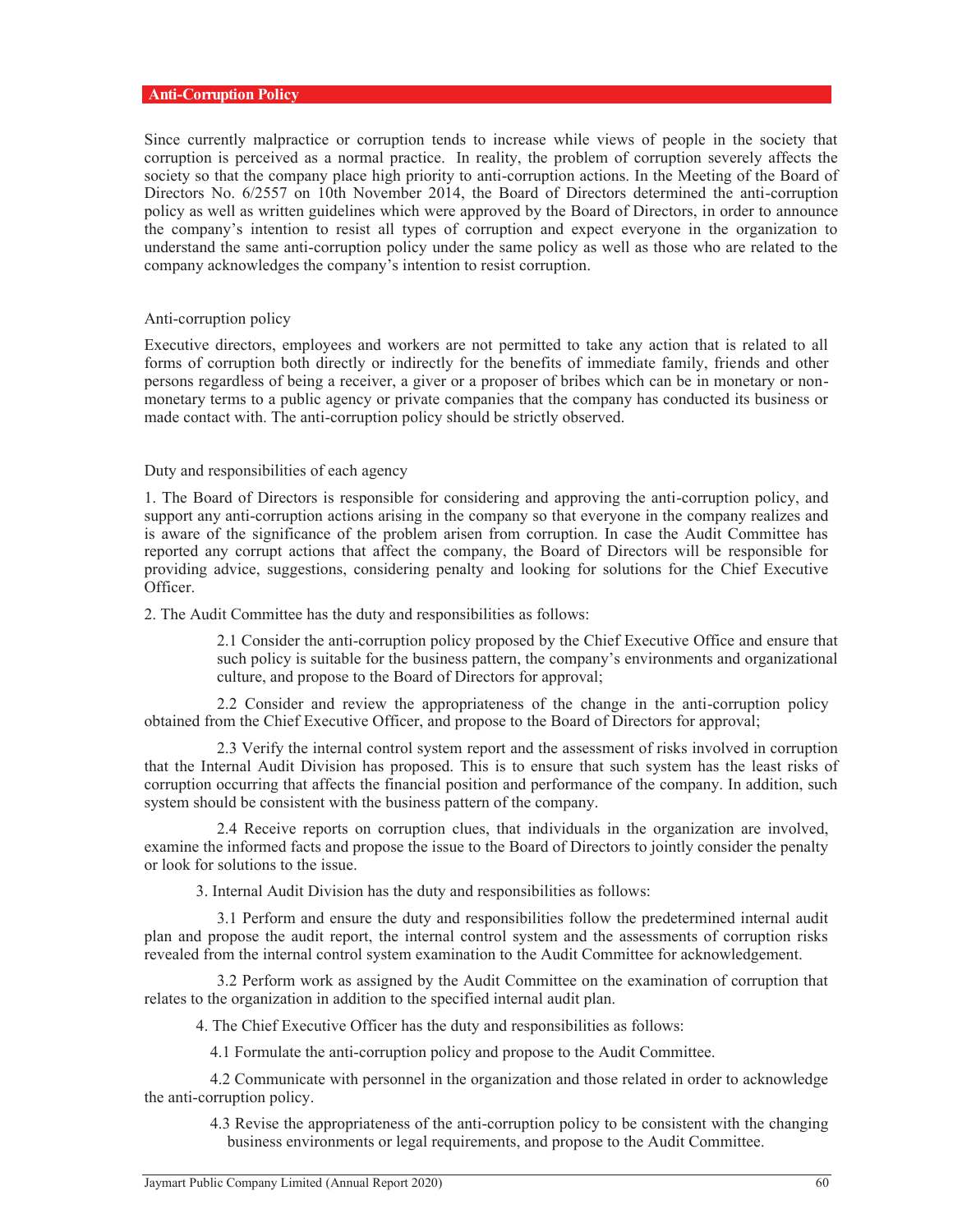4.4 Assist the Audit Committee in investigating informed facts or tasks assigned by the Audit Committee on corruption investigation by delegating work to the capable management team.

#### **Anti-corruption regulations**

The company's directors, management and employees must strictly follow the anti-corruption policy and business ethics regardless of involving corruption directly or indirectly by:

1. Refrain from making any behaviors that indicate graft or offering a bribe to stakeholders in own responsibility either directly or indirectly in order to obtain benefits in a wrong way, as follows:

1.1 Do not receive or offer any gifts or souvenirs that are cash, cheque, bonds, gold, jewelry, real estate or any goods alike to related persons with whom the contact is made both in government and private agencies.

1.2 Do not receive any assets, goods, gifts, presents or other benefits that lead to omission of own duty. Before receiving gifts, one should examine to ensure compliance with relevant laws and the company's regulations. Goods or gifts exchanged in work should not have high prices and occasionally appropriate.

1.3 Do not offer any assets, goods, gifts or presents or other benefits as an incentive to decision making, or having influences such that a recipient is not following trade practices in the same way as other clients. Goods offered based on various occasions must not have excessive prices.

1.4 Do not act as a medium in offering money, assets, goods or other benefits to persons related to business, government agencies or any organizations in order to exchange for improper privileges or cause government officials to refrain from performing according to stipulated rules, regulations and legal practices.

2. With respect to procurement, it must be proceeded through procedures as specified by the company's regulations and must be transparent and accountable.

3. Expenses on entertainments and other expenses related to execution of contract can be carried out but at a reasonable and accountable manner.

4. Donations for charity must be carried out as follows:

4.1 Use of money or assets of the company to donate for charity must be carried under the name of the company only. The recipient of such donation for charity must be foundations, public charity organizations, temples, hospitals, infirmary or organizations for social purposes that are certified or reliable and accountable. The donation must follow the procedures specified in the company's regulations.

4.2 Personal donation for charity can be done but must not be related or cause any doubts of corruption for some benefits.

5. Use of money or assets of the company to support a project must be identified with the company's name only. The supporting amount must be paid with the objectives regarding the business, good image and reputation of the company. Disbursement of such amount must specify a clear objective and be provided with verifiable evidence and follow the procedures specified in the company's regulations.

6. Do not take any actions related to politics within the company, and do not use any resources of the company for such purposes. The company is an organization that adheres to political neutrality, encourages legal compliance and democracy, and does not have a policy to provide any assistance to any political party either directly or indirectly.

7. If any actions regarded within the scope of corruption or may lead to corruption that relates to the company either directly or indirectly are found, such actions must not be ignored or neglected, and should be reported to the Chief Executive Officer immediately or via trace notification channels specified in this policy.

8. Directors and executives must be aware of the importance of disseminating knowledge, providing advices in order to create understandings to senior officers regarding anti-corruption so that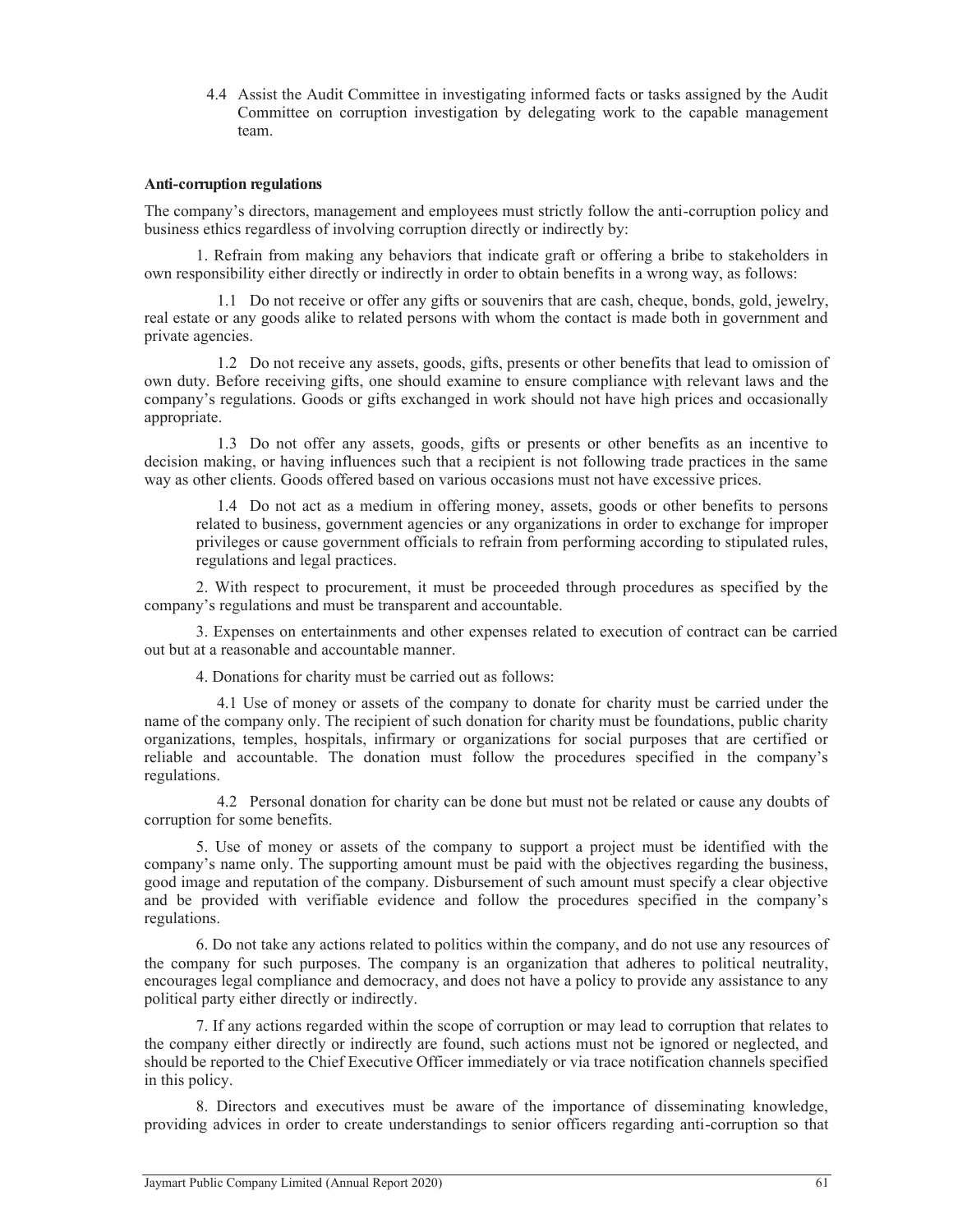employees observe this anti-corruption policy. In addition, directors and executives should be a good model with respect to honesty, ethics and code of conduct.

#### **Trace notification channels for corruption petition**

The Audit Committee of the company shall be responsible for considering trace notification and petition on actions that may cause any doubts of corruption arising to the company, such notifications can be made through the following channels:

- 1. Through the company's website (business control: Petition subject); or
- 2. Through a telephone number 02-308-8079 (the management / the company's secretary); or
- 3. Through Trace Box (located in the human resource division room)

Those who make petition must specify details of the issue whose trace to be notified, or petition as well as name, address and telephone numbers that can be contacted conveniently.

Those, who can report traces or make petition relating to corruption, are every group of stakeholders of the company including shareholders, customers, trade competitors, account payables, the government sector, communities, society, the company's executives and employees. Regardless of any channel of notification as mentioned above, the company shall keep your report confidential according to the protection and secrecy measure.

#### **Protection and secrecy measure**

In order to protect the right of petitioner and those who provide information with good intention, the company shall conceal the names of those who provide such information or any information that can identify the petitioner or information providers, and store such information confidentially. Only those responsible for examining petitions can access the information.

In case the petition is made to the Chief Executive Officer, the Audit Committee shall act to protect those who have reported the trace, or the witness petitioner and information providers to be used in investigating the facts, so as to ensure they do not get into trouble or any dangers or any unjust situations resulting from the trace notification, being witnesses or providing information by asking the petitioner to submit the petition directly to the Audit Committee.

 The Chief Executive Officer is responsible for providing judgment to proceed as seen appropriate in protecting those who have reported the trace, or the witness petitioner and information providers to be used in investigating the facts, so as to ensure they do not get into trouble or any dangers or any unjust situations resulting from the trace notification, being witnesses or providing information.

 The Chief Executive President can assign work to any executive to act on behalf in using judgment to give security protection order for those who have reported the trace or the witness petitioner and information providers. The assigned executive must not involve with the issue reported or the petition either directly or indirectly (for example, the accused is a direct senior line officer). However, those, who receive the information on the petition from doing their related duty, are responsible to keep the information, petition and evidence documents of the petitioner and information providers as strictly confidential and do not disclose the information to others who do not have the related duty unless the information must be disclosed as stipulated in the relevant laws.

## **Dissemination of the anti-corruption policy**

In order to ensure everyone in the organization acknowledge the anti-corruption policy, the company shall take actions as follows:

1. The company shall post the anti-corruption policy clearly in locations that everyone in the organization can read.

2. The company shall disseminate the anti-corruption policy through communication channels of the company such as E-mail, the company's website, and a report on annual disclosure of information.

- 3. The company shall arrange trainings on the anti-corruption policy to new employees.
- 4. The company shall revise the anti-corruption policy on an annual manner.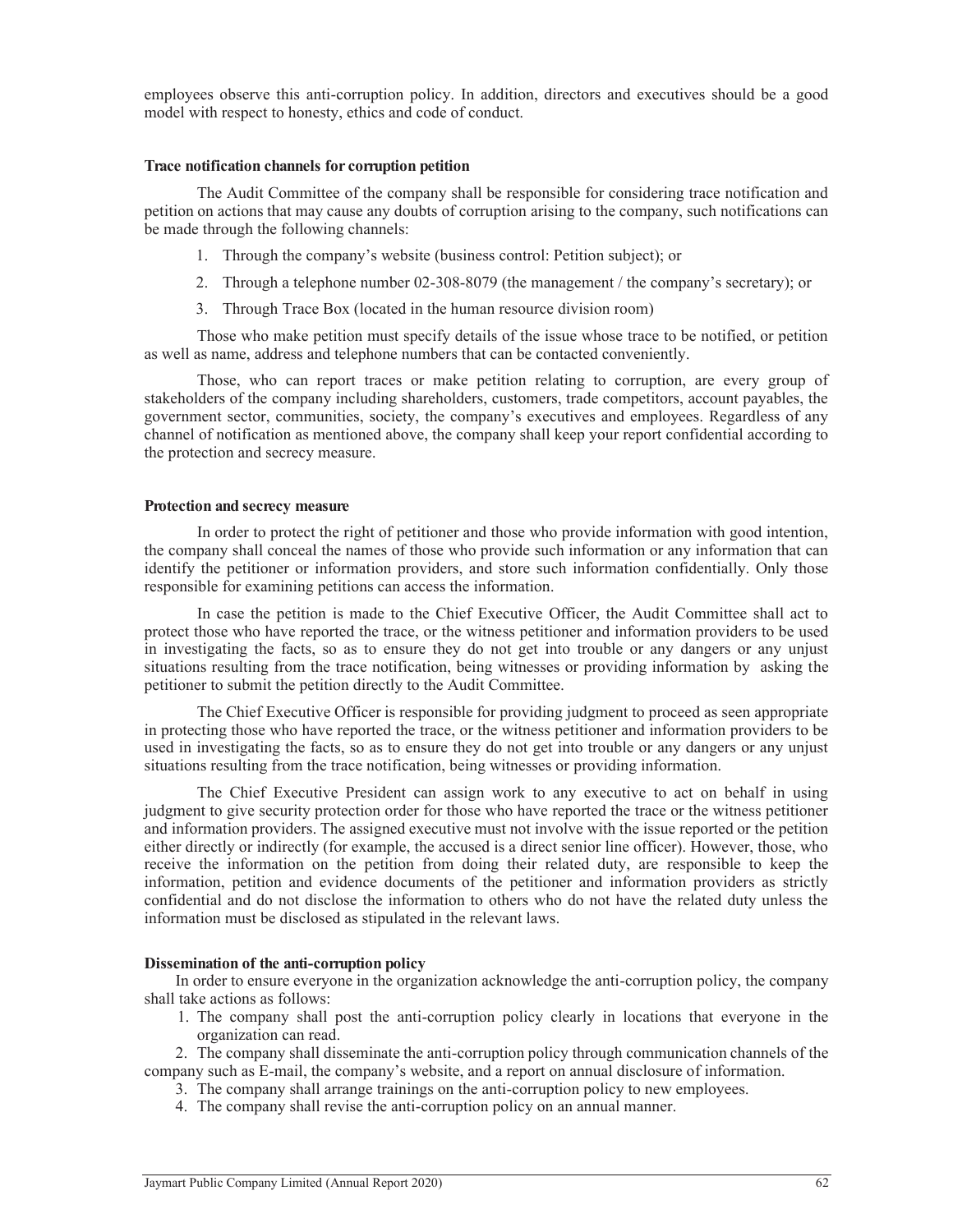# **Number of Employee**

The company has number of employee in 2018 2019 and 2020

|                    |       | ∠∪∠∪ |
|--------------------|-------|------|
| Number of Employee | 1,006 |      |

## **Provident Fund**

The Company has set up provident fund for employee by having TISCO Asset Management Co., Ltd. as a fund manager.

#### **Policy and Guidelines for Employee Training and Development**

Board of Directors and the Company has put important for employee development. The Company provided training and development in products knowledge and teamwork training for your staff. The training hour per person in 2020 was 1 day/person. Moreover, for the new employee the Company also provides orientation training in order to get to know the organization culture and overview of group business.

| Employee education and training for working skills development 2020                                                            |                                                                                                                                                                                                                                                                                                                                                                              |                                |                                                                                                                                                                                          |  |
|--------------------------------------------------------------------------------------------------------------------------------|------------------------------------------------------------------------------------------------------------------------------------------------------------------------------------------------------------------------------------------------------------------------------------------------------------------------------------------------------------------------------|--------------------------------|------------------------------------------------------------------------------------------------------------------------------------------------------------------------------------------|--|
| In-house training                                                                                                              |                                                                                                                                                                                                                                                                                                                                                                              | Average 1<br>day per<br>person | Focus on service development, product presentation<br>through online channels and management of<br>supervisors.                                                                          |  |
| External training                                                                                                              |                                                                                                                                                                                                                                                                                                                                                                              | Average 1<br>day per<br>person | Increase knowledge in the field of work develop<br>skills that will help increase business<br>competitiveness and adjust the working method to<br>be in line with the current situation. |  |
| Providing knowledge and training on responsibility towards environment, safety, occupational health and<br>working environment |                                                                                                                                                                                                                                                                                                                                                                              |                                |                                                                                                                                                                                          |  |
| Environmental responsibility                                                                                                   | Educate employees to be aware of environmental problems by activities as<br>following:<br>1. The project to save the world with 4 R campaign to separate waste<br>before throwing. To educate employees on how to separate waste properly<br>and he right way to bring waste back to create value by sending sales and<br>converted to use to help conserve the environment. |                                |                                                                                                                                                                                          |  |
| Safety, health and work<br>environment                                                                                         | 1. Fire prevention and suppression training, the training provides the<br>knowledge on first aid and trauma transportation from specialists.<br>Including practicing plans annual fire evacuation in January.<br>2. Campaign to educate employees to protect themselves from contagious                                                                                      |                                |                                                                                                                                                                                          |  |
|                                                                                                                                | diseases and the coronavirus outbreak (COVID-19).                                                                                                                                                                                                                                                                                                                            |                                |                                                                                                                                                                                          |  |
|                                                                                                                                |                                                                                                                                                                                                                                                                                                                                                                              |                                | 3. Provide protection equipment Alcohol gel, temperature detector and<br>masks for employees to protect themselves from contagious diseases and<br>the coronavirus outbreak (COVID-19).  |  |

## **Policy for Human Right**

Board of Directors and the Company strive to the human right policy, individual, values and freedom of each employee. In order to develop human right, creativity and urges to have a common company culture. The policy for human right is contained in the Code of Ethic of the Company.